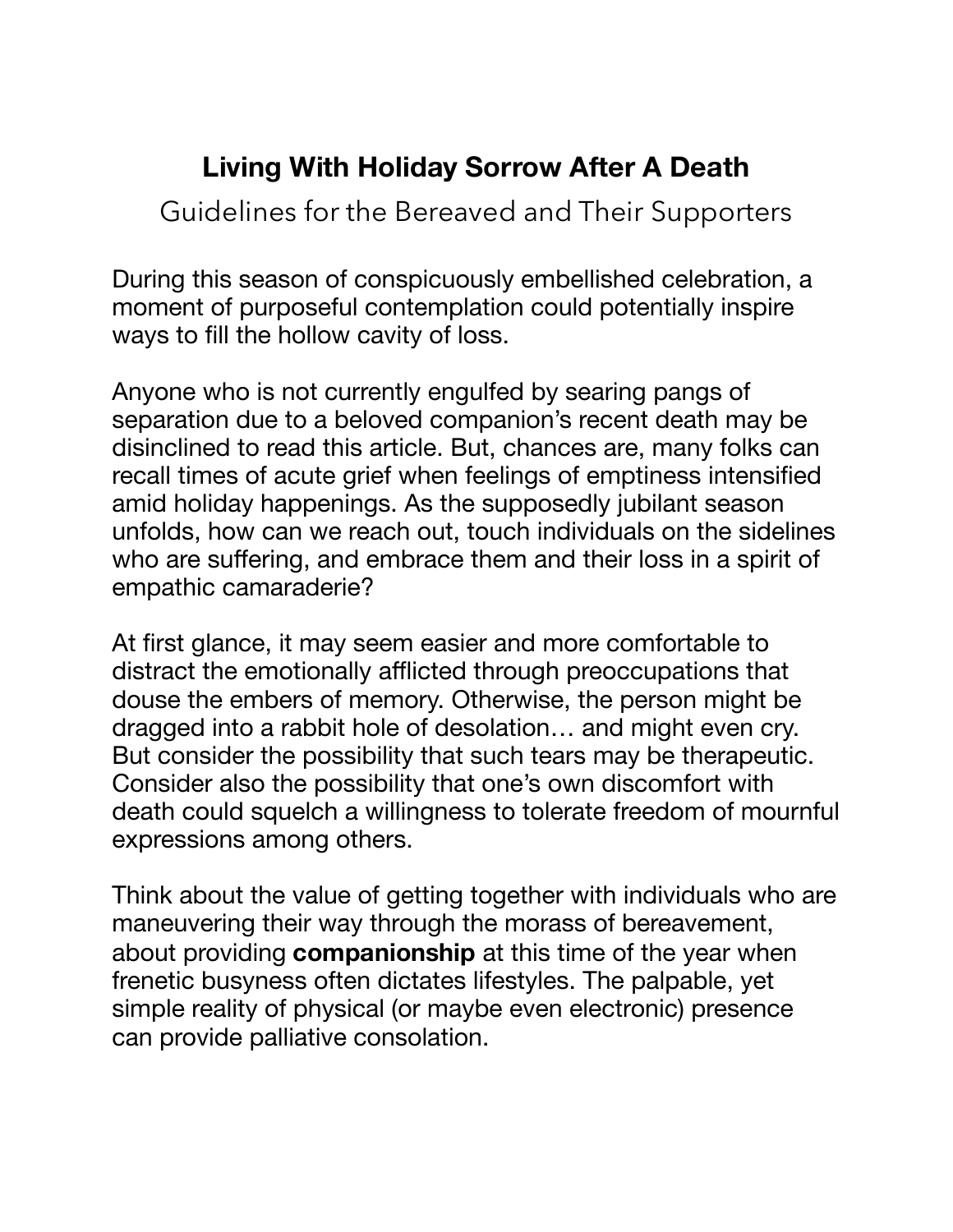An invitation for liberation from stifled emotions and **unconditional acceptance of whatever feelings emerge** can lay the foundation for active listening.

## **Sensitivity to either that which is being said or to moments of**

**silence** can be key to connecting authentically and conveying understanding. Instead of attempting to configure appropriate reactions or responses, just listen. Give contrived holiday cheer a rest.

## **Encourage flexibility and receptivity to a bereaved**

**individual's own inclinations**. Perhaps others might think it best for that person to participate in social gatherings and events as distractions. But tuning in to one's internal grief meter can help steer toward a direction and degree of involvement according to one's comfort level.

Acknowledge a possible need to **modify or forgo practices and implementation of traditions this year**. Give oneself space and freedom from other's expectations as well as one's own. Avoid unfulfilling obligations and activities. Recognize that this season often intensifies the stress of loss, causing fatigue and hunger for rest.

Offers for **assistance with tasks** such as shopping, wrapping, decorating, cooking, and cleaning, etc. may be especially appreciated during this time when a "to do" list could seem overwhelming. A partner approach can diminish loneliness.

## **Acknowledge a reconfigured existence of the departed person through metaphysical ideation and symbolic associations**. This may be a time when suggestions for connecting with lost loved ones would be appreciated. Creative channels could open the door to refreshingly rejuvenating horizons. Instead of tucking the deceased person away in a mental grave, invite him/her to be present. Allow memories to flow as freely as the wine.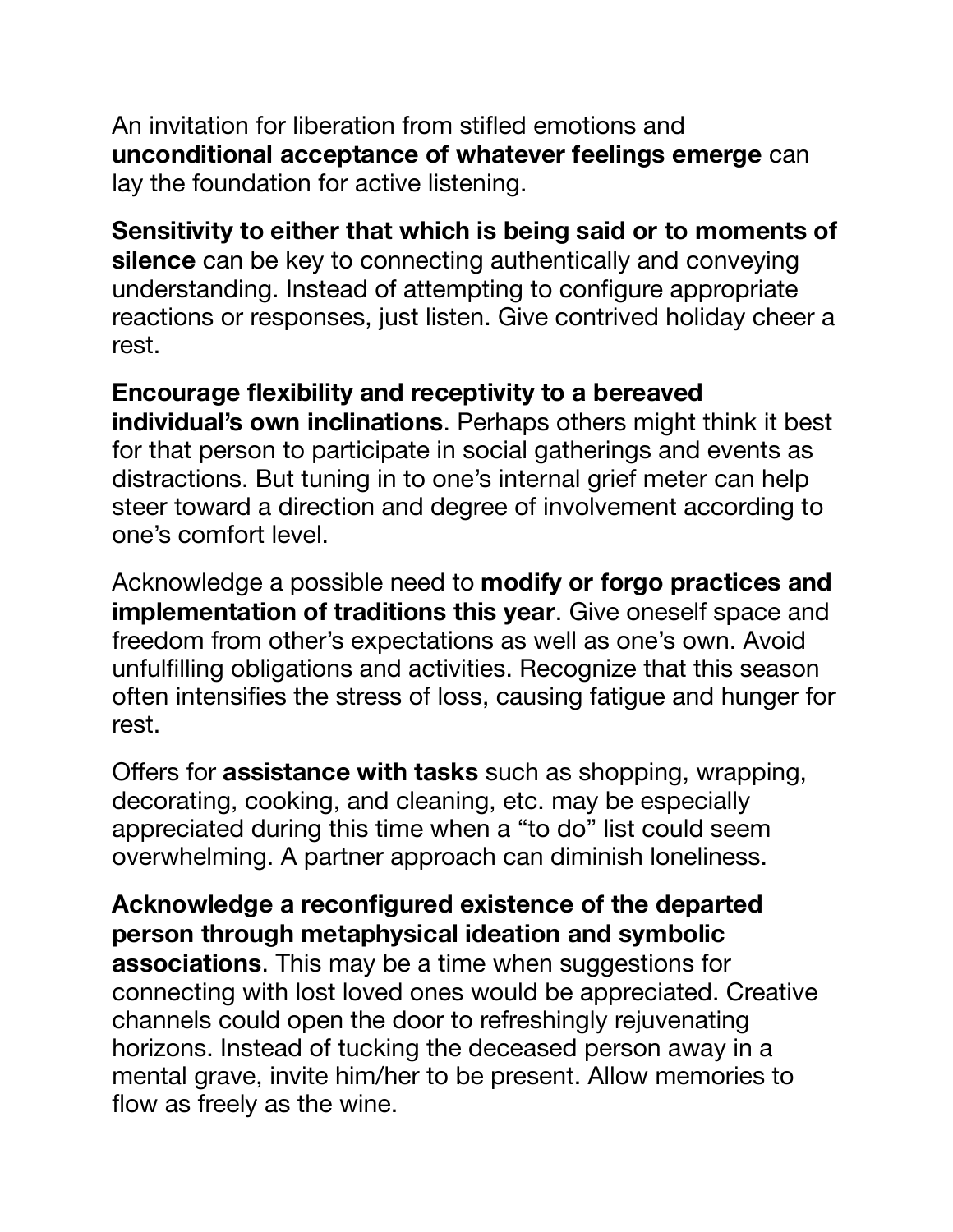Here are some suggestions:

**Designate a tree of some sort as a remembrance feature**… a traditional "Christmas tree" cut for household display… a tabletop replica… a paper version artfully constructed… etc.

**Decorate it with ornaments reflective of the person's life**… a favorite color… activity enjoyed… relationship emblem… etc.

As a group memorial activity, ask kith and kin gathered together to provide symbolic ornaments of this nature, explaining their significance. Conduct a **ceremonial hanging of everyone's contributions** on a tree, perhaps while the person's favorite holiday music is playing in the background.

**Launch an annual tradition** of buying or constructing an ornament that relates meaningfully to the individual's life.

At a gathering, distribute **"Remember When" cards**, either for a dedicated group activity or as conversation starters during a meal. These would likely be recapitulations of experiences with the decedent, referencing incidents, circumstances, or possibly distinctive quotations uttered by him/her.

Reminiscing in this manner is a way to invite that person back into the midst of holiday festivities, reviving associations and recollections of shared moments. If used during a meal, the remembrance cards (akin to place cards) could be individually arranged at all place settings.

To stimulate conversation (and probably laughter), each person would read aloud from the card at his setting and then iterate a flashback that he might recall or, if not, solicit input from others at the table.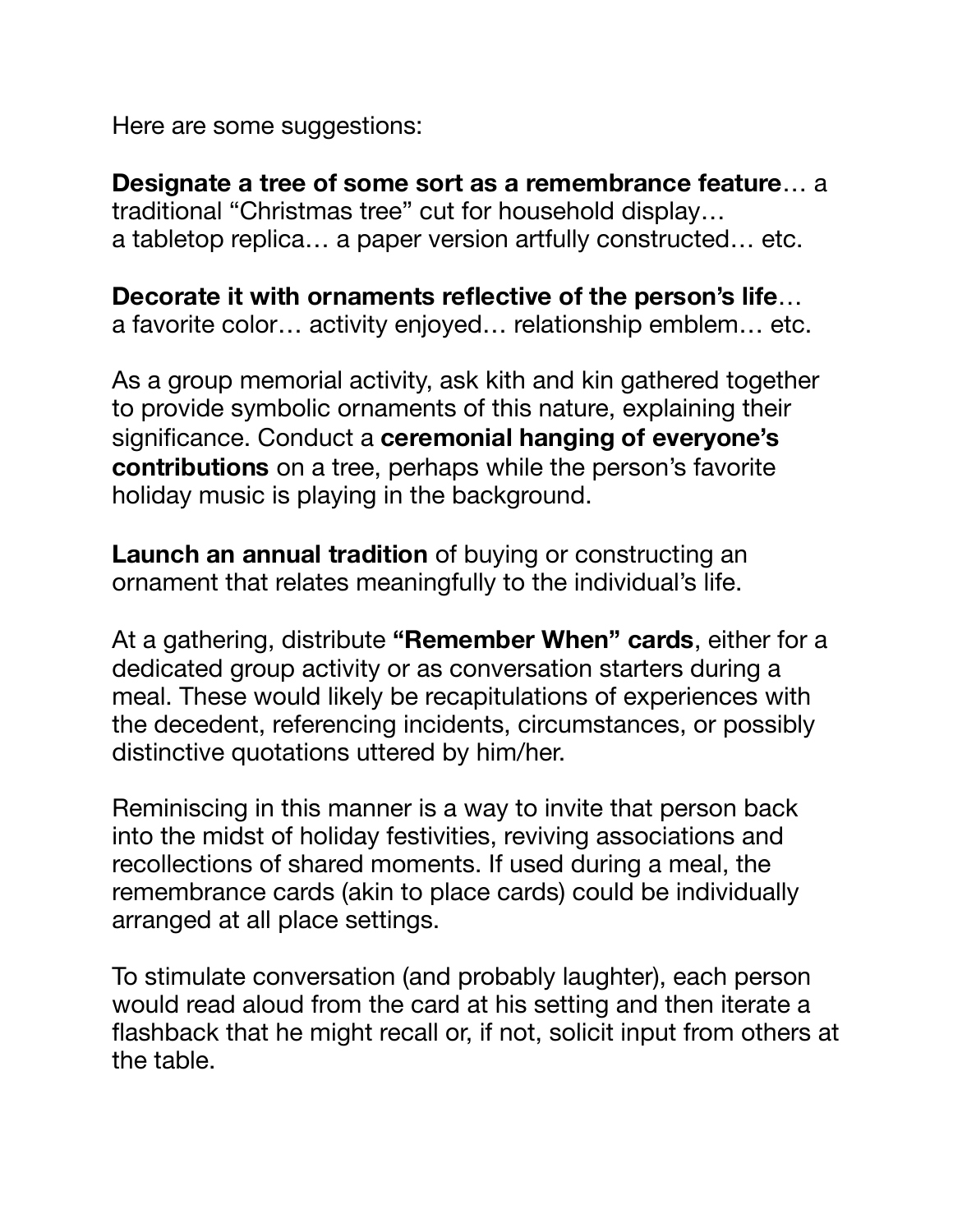The following entries illustrate this concept. Following a sunset memorial service in a college auditorium, a commemorative dinner was held in the private room of a restaurant, with guests at round tables accommodating six-eight per table. These notations on cards that effectively stimulated conversation and laughter throughout the meal exemplify the variety and breadth of possibilities that can be drawn from someone's life history:

Holiday and weekly Sunday dinners in Montclair and Linden homes Aunt Nancy's fasnachts in her York, PA apartment above the art gallery Summers at the Loon Lake cottage

Garbage truck that hurtled down the hill and landed in the front yard

 after its brakes failed, coming to a halt a few feet from house windows Buffalo herds and coordinate paraphernalia at the Schodack farm The formidable high school principal's office

Inaugural rides on the Garden State Parkway before it was officially opened

Summer visits to the Lake Memphromegag plumbing-less camp Charlotte's first and only bike-riding attempt

The Seattle burlesque show

"Wigglesquirm" giving birth

Indoor chats with the next-door neighbors across the driveway,

 between respective houses' windows, while on bended knees High school student who drove over the front lawn and got stuck on the

nails planted by the police, penalized by planting sod to restore

 damaged grass, then becoming a landscaper as an adult Traveloque slideshows

Sarasota scooter excursions across a major thoroughfare "Get that cat out of here"

Exhausting boat row on Elk Lake in Michigan

Ritualistic counting of church money on the desk in the sunroom

Cherry bombs in the front bushes

The pig that fell off the haystack joke, ad nauseam

Sunday excursions to watch the planes at Newark Airport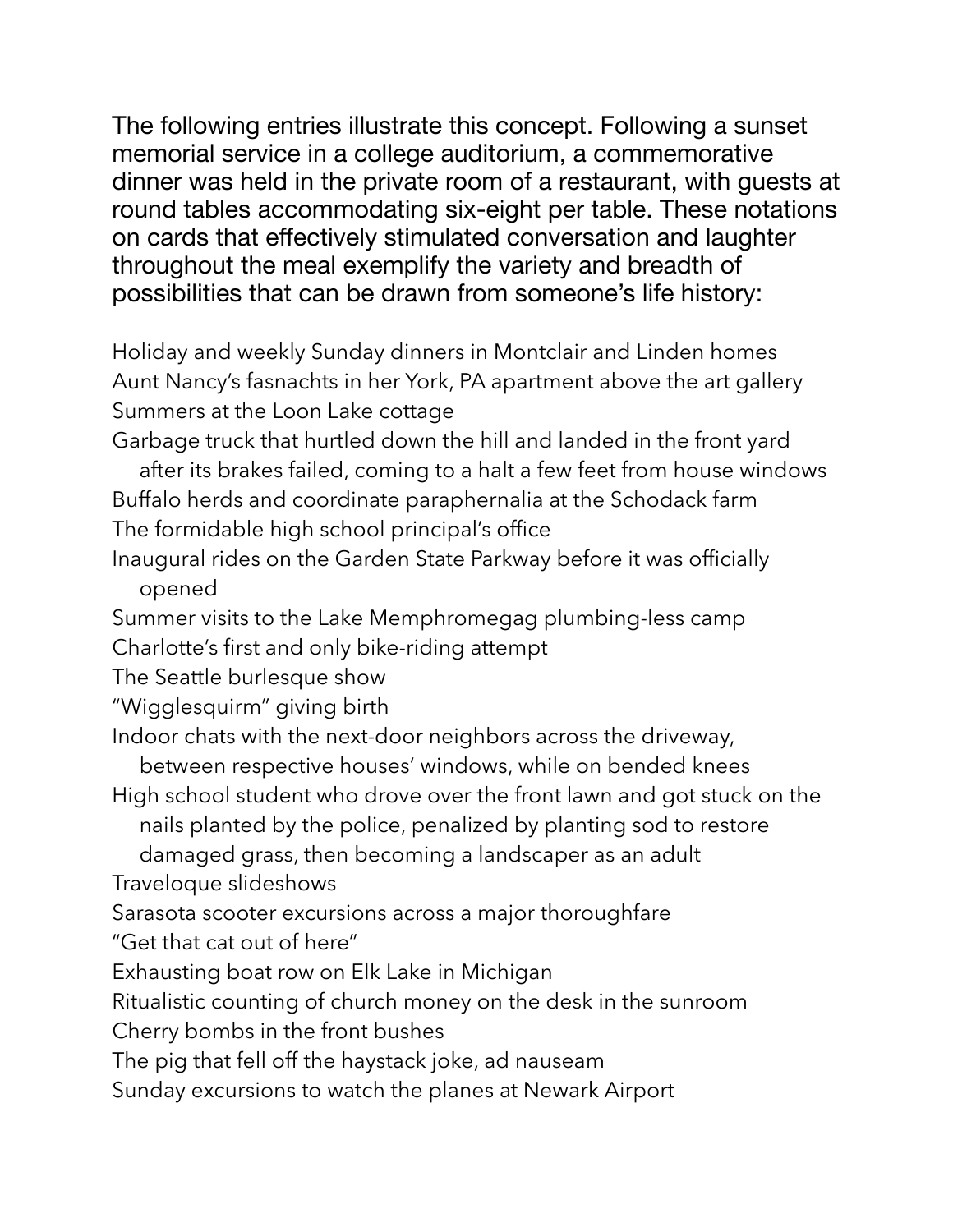Red and white polyester jacket "Hold the onions, cheese, and mayonnaise" 70th reunion celebration at Bucknell University Cousin pyramids at weddings, graduations, and other family events

Incidentally, ideas for such "Remember When" cards could be an enjoyable preplanning activity, either by an individual or a family group. Or gathering together to generate ideas, compose, and construct the cards may be a therapeutic activity for family and friends after a loved one has died.

Even without springboard prompts of this nature, someone can get the ball rolling by **telling stories or introducing specific recollections** that relate to the decedent. Others are apt to follow.

For a holiday meal, perhaps for some folks an **extra place setting** where the absent person used to sit would help bring thoughts of him/her into the present.

Or a single **memorial candle** would be an elemental and simple addition to the table.

Chances are, the deceased person relished certain **culinary dishes or recipes**. This could be an ideal time to serve them as a remembrance gesture.

Prior to partaking of a meal, begin with **a pre-chosen poem, quotation, verse, or prayer** in tribute to the absent loved one.

Amid seasonal festivities when assembled with life companions who similarly miss the revered person, **play holiday music he/she especially liked**. A playlist of favorites could be tapped annually for memorial relevance.